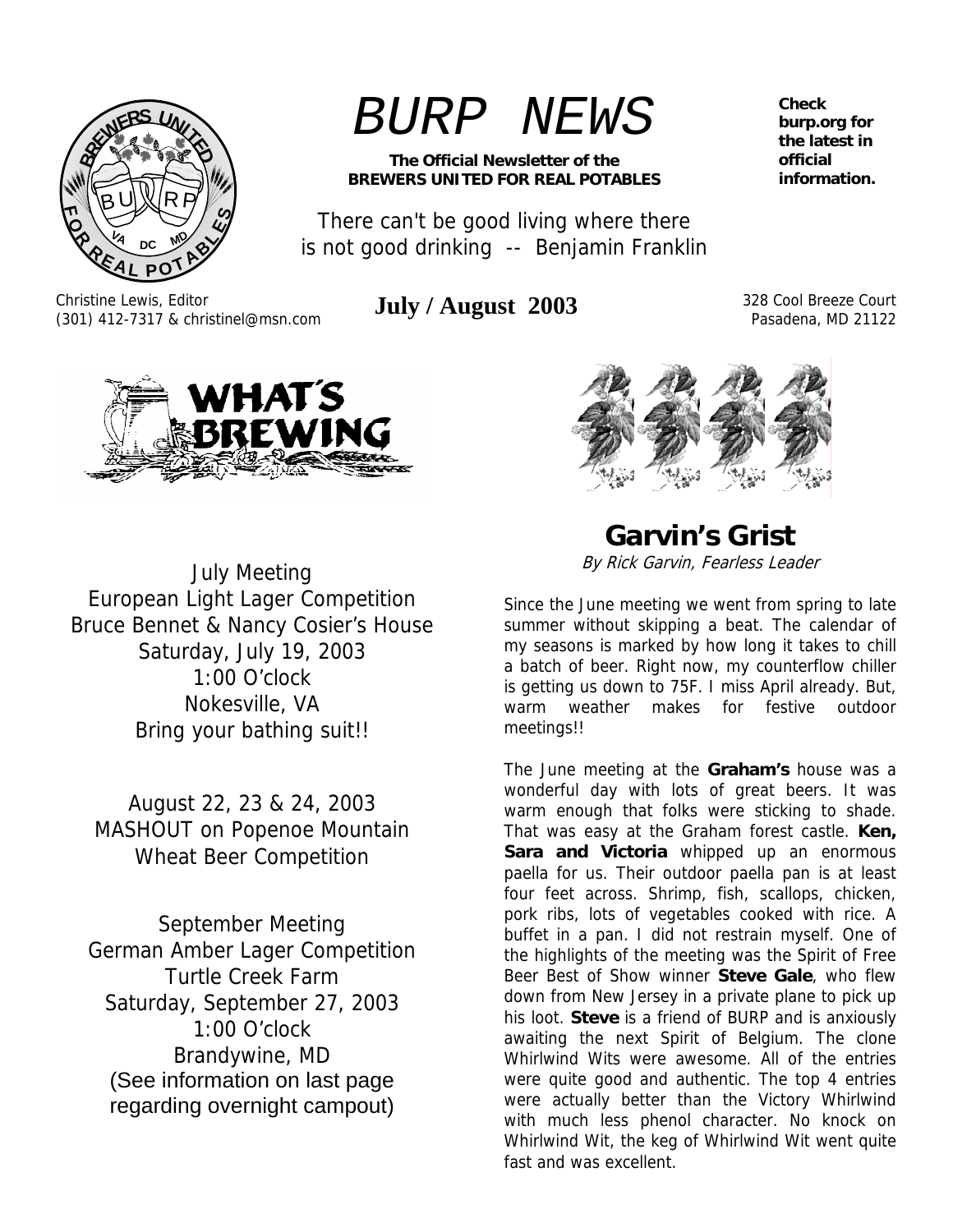The MASHOUT committee is hard at work. That is my favorite BURP event of the year. I love catching up with our friends from Roanoke (especially **Esther** the luge queen!!!) The Maryland gang always has a big contingent. We'll have an interesting local band on Friday night and the **Rorick** amazing trailer of hot steaming BBQ will return. Cooking with **Jeff Chen** and **Christian** and **Jessica Parker** was fun last year, but it sure is a lot of work without **Linda and Jim Rorick's** automatic hot porking device. **Sweet Christine** and I will be down in the cove with the Christmas lights on the canopy and Goldschlagger on the luge. Thanks to **Chuck and Helen Popenoe** and the MASHOUT crew for my favorite weekend of the year.

Looking to September, **Linda** and **Jim Rorick** have invited us to have the BURP meeting, Oktoberfest, and campout at their Turtle Creek Farm on September 27<sup>th</sup>. **Sweet Christine** and I had way too much fun last year and hurt ourselves. Dr. **Alison Skeel** applied the Menudo cure (praise God for tripe and chilies) and **Pat Crowe** made Mimosas Sunday morning. But, the pain was well earned. We had 30 people under canopies in the rain until very early in the morning enjoying homebrew and Scotch. It was really quite a good time.

The July meeting has us returning the poolside estate of **Bruce Bennet** and **Nancy Cosier**. I'm counting on another roasting day, lots of cold homebrew, and anointing myself in the cool **Bennet-Cosier** pool of delight. I can already hear **Nancy** saying "Ladies, straps down. No tan lines!" Remember to bring a food contribution. We need to keep our strength up this summer. Think July. Martha says, "With the late spring rains, the summer tomatoes will be just hitting their peak! It's a good thing."

Cheers, Rick

# **MASHOUT 2003 Update**

By Bill Ridgely

#### MASHOUT Coordinator

Just a reminder that the **M**id-**A**tlantic **S**tates **H**omebrewers Camp**OUT**, better known as **MASHOUT**, is coming to Popenoe Mountain once again in August. The dates are Friday, Aug 22 through Sunday, Aug 24. Lots of fun events are in store, including the traditional barbecue dinner on Saturday (You will be asked only to contribute an appetizer, soup, salad, side dish, or dessert), and pancake breakfast on Sunday morning. Regional beers will also be featured along with homebrew. A number of great breweries from throughout the Mid-Atlantic region have already agreed to support the event with beer contributions, including Capitol City, DuClaw, Ellicott Mills, Fordham, and Victory (to name just a few). However, the emphasis is always on homebrew, and we hope you'll bring a keg or case of your best to share with 200 of your best friends on the mountaintop.

Here's a quick rundown on the latest MASHOUT news:

**Band** – Once again, a great live band will be featured on Friday evening, Aug 22. The popular DC-area blues/roots band Takoma Crossing will be performing from 8:00 PM until midnight. This 5 member combo (featuring lead guitar, rhythm guitar, bass, drums, and sax) plays a great repertoire of blues, rock, and swing tunes for your listening and dancing pleasure. Drummer **Lowell Schiff** once played with guitar god **Roy Buchannan** and toured nationally with a belly dancer. If Lowell is willing to bring his doumbek (middle eastern drum) to MASHOUT, BURPer **Wendy Aaronson** (who belly dances under the name **Zeva**) will also perform during the show. Band members **Steve and Lisa O'Brien** also plan to camp with us and join the musicians around the campfire. To read more about the band and download tunes, visit the website at http://www.takomacrossing.com/.

**Check-In** – BURPers **Bob and Kathleen Warriner** (who were married at MASHOUT several years ago) have offered to coordinate the check-in station at this year's event. They will need volunteers to man the table and check-in new arrivals. If you are willing to contribute an hour or two to this important task, please contact **Bob & Kathleen** at bpi4000@aol.com or phone 202-363-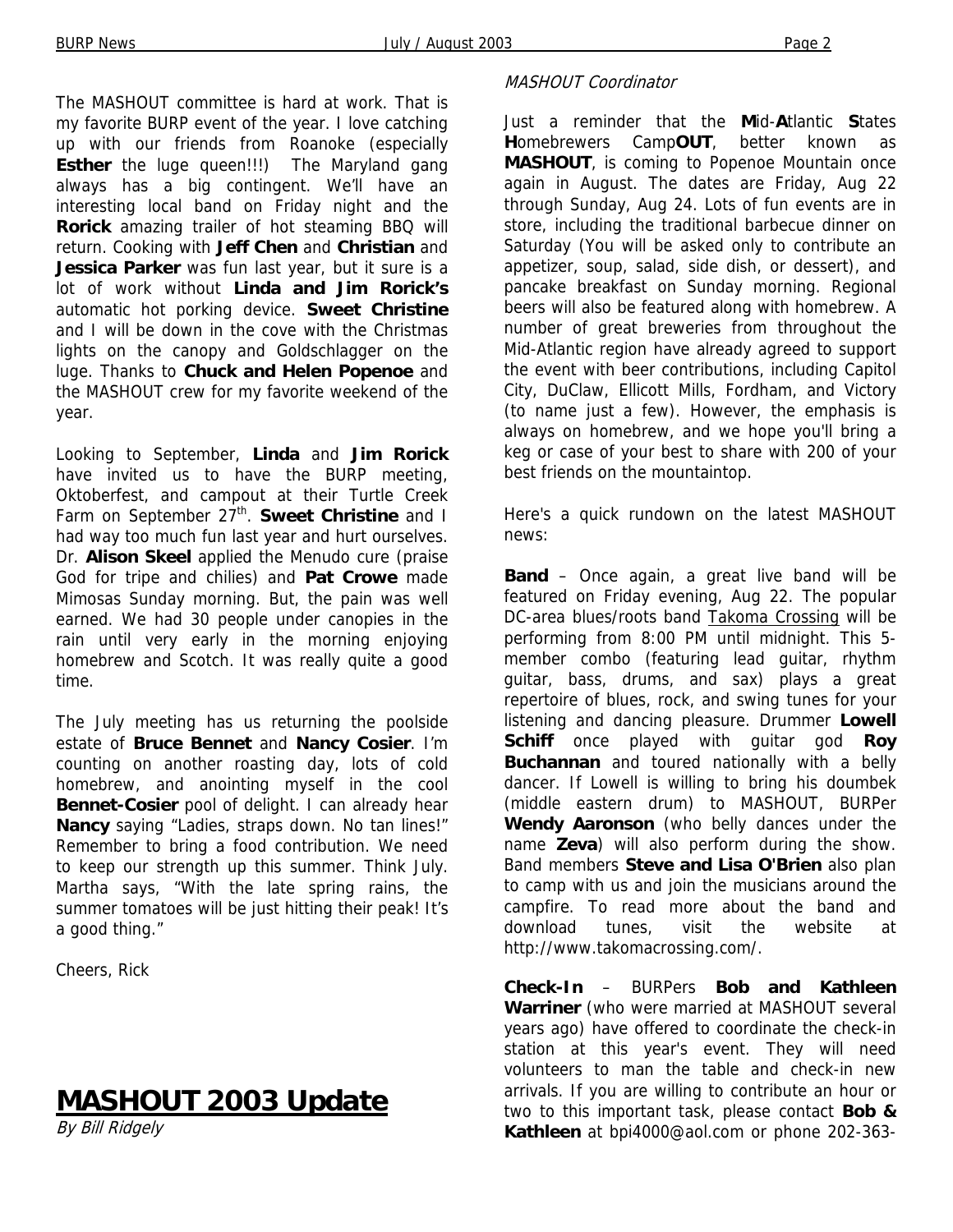2053. A keg of beer will be provided as an incentive for all those who contribute their time.

**Ice** – For the first time, arrangements have been made for ice delivery directly to the MASHOUT site. Both block and cube ice will be available at very reasonable prices (\$.85 for a 10 lb block, \$.75 for 7 lb cubes) starting on Friday, Aug 22. If you would like to have ice delivered, please contact the MASHOUT coordinator (see info below).

**Homebrew Competition** – MASHOUT will once again feature a homebrew competition open to all attendees. The style will be wheat beer. All BJCP Category 17 styles will be included (see http://www.bjcp.org/styleguide17.html for full descriptions of the styles). American Wheat and Belgian Witbier will **not** be included in the competition. Simply bring two bottles for judging. The deadline for entries will be Sat, Aug 23 at 10:00 AM. Judging will take place at 10:30 AM. Judges and stewards will be needed for the competition, so if interested, please contact Culture Minister **Betsy Kepler** bkepler@congressionalfcu.org or phone 703-218- 3776.

**Pre-MASHOUT Work Weekend** – Volunteers are needed for preparation of the MASHOUT site on the weekend of Aug 16-17. Work will include spreading fresh gravel on the driveway and mowing the field. This will be the 2nd consecutive year for the work weekend, and it is taking on the aspects of a mini-MASHOUT. If you are willing to join in, please contact the MASHOUT coordinator. Some money will be saved if gravel is delivered on Friday, so if you are willing to come up a day early, please let the MASHOUT coordinator know (see info below). Equipment that needs to be brought to the site includes wheelbarrows, rakes, shovels, and push lawnmowers. Beer contributions are, of course, also welcome.

Full details on MASHOUT, including a downloadable registration form, can be found on the BURP website at http://burp.org/. Just click on the MASHOUT XVI link. The "Frequently Asked Questions" section will be updated as new information becomes available. BURPers without web access can contact the MASHOUT coordinator for a paper copy.

The fee schedule for MASHOUT is:

1) Individual (13 years and above) - \$20.00 (All individuals under 21 years of age must be accompanied by an adult)

- 2) Adult Couple \$35.00
- 3) Child (2 12 years) \$10.00
- 4) Child Under 2 years Free

For those who do not have Internet access, you may fill out and send the registration form included with this newsletter, along with your check (payable to **BURP**) to:

#### **MASHOUT 2003 15 Harvard Ct Rockville, MD 20850**

If you have e-mail access, please include your email address so that acknowledgement of your registration as well as directions to the site can be sent via e-mail. If you don't have e-mail access, you will receive a copy of the MASHOUT "Frequently Asked Questions" document, along with directions, by regular mail.

I will also have MASHOUT registration forms available at the July BURP meeting. Please sign up at your earliest convenience because there is a limit of 200 people for the event (and last year's MASHOUT was a sellout).

I hope to see all of you at MASHOUT 2003, the best outdoor homebrewer gathering in the nation!

Bill Ridgely, ridgely@burp.org, 301-762-6523.

# **? ? ? ? ? ? ? ? RYDler**

Q: DO THE MATH: Average Home-Brewer consumption of Brew?

**? ? ? ? ? ? ? ?**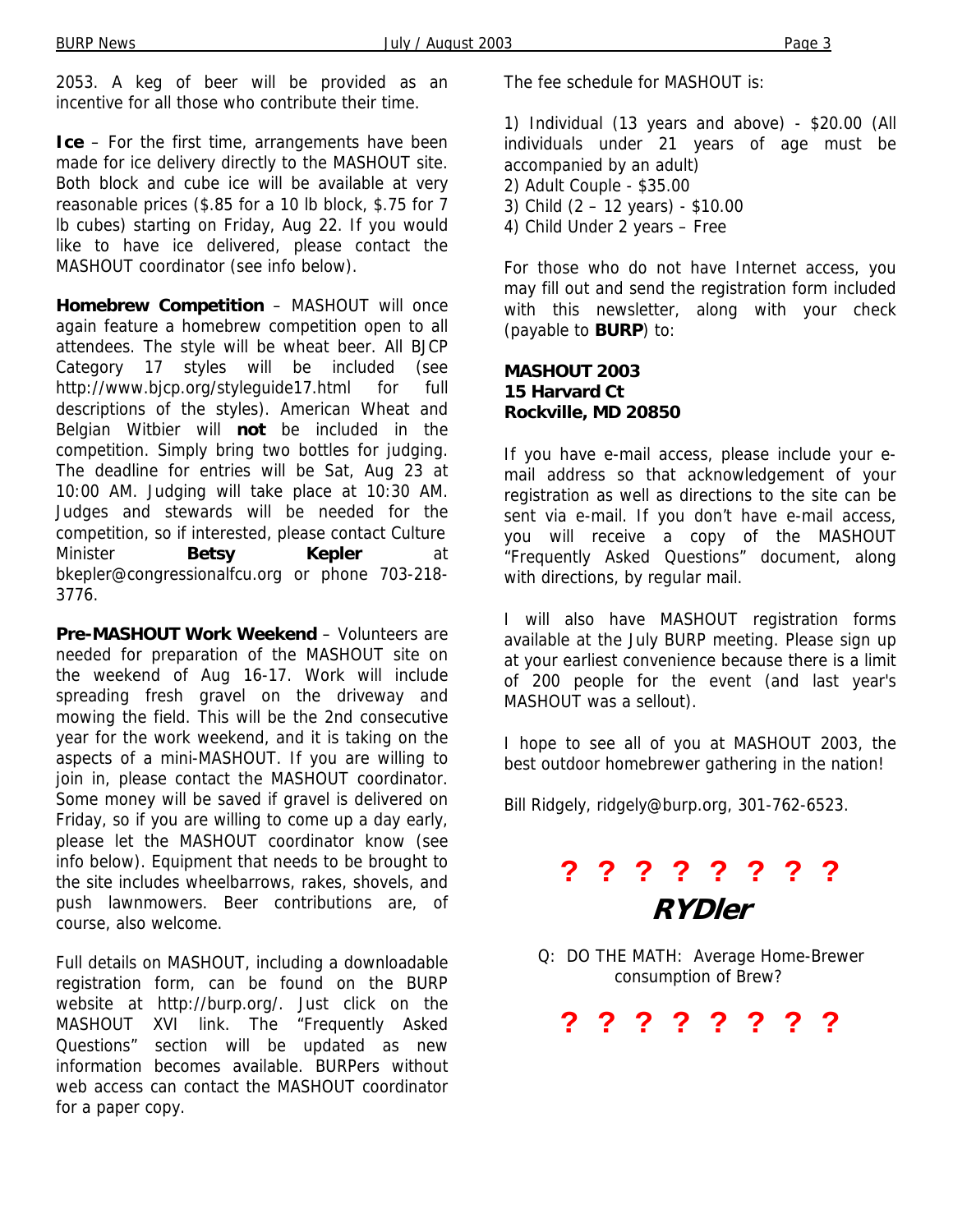

# **Betsy and Tom's Kulture Korner**

Competition Note: The next two club competitions will count toward brewer of the year points. Two bottles are required for entry. In addition, the European Light Lager competition winner will be eligible for the AHA Club competition for this category. Three additional bottles will be required for that competition.

**The July Competition: European Light Lager (Bohemain Pils, Northern German Pils, Helles, and Export)** 

## **The Pale Lager Revolution**

Ask most American beer drinkers what beer looks like, and they will tell you that beer is pale yellow to gold, brilliantly clear, and has a big white head. And for the majority of beer sold in the US, Britain, Belgium, Japan, Canada, and especially Germany and the Czech Republic, this is absolutely correct. The proliferation of Pale Lager over the past 160 years has been amazing, especially considering that it was nearly impossible to make beer that looked like that before then.

Lager brewing, intentionally or unintentionally, was legislated into being in Bavaria beginning with the Reinheitsgebot in the  $16<sup>th</sup>$  century and continued with German laws requiring beer to be only brewed during cool months and be cold stored (lagered) for a period of time prior to consumption. Naturally, yeasts that work best in these conditions, lager yeasts, evolved and became the dominant yeast strains. And, as selection of the best yeasts continued, the beer became cleaner, better tasting, and more consistent. Of course, the beers being brewed with these yeasts were the original Oktoberfest beers and were immensely popular in Southern Germany.

Meanwhile, just across the border in largely agrarian Bohemia (now the Czech Republic), the dumb farmers there were cultivating the best barley (Bohemian and Moravian two row) and the best hops (Zatec Red or Saaz) in the world. The hops, in particular were so prized that it was a capital offense to transport rhizomes across the border. Starting at the end of the  $18<sup>th</sup>$  century, modern brewing methods began to be introduced and by 1840 the Czech brewers were poised to begin brewing world-class beers. The only thing missing was the yeast! They were still using top fermenting strains that were, at best, resulting in inconsistent beers. At about this time, the citizens of Plzen began construction of a new brewery with the hope that this would improve the quality of their beer. Of course, during this same time, brewers were starting to come to grips what was really happening during brewing and particularly fermentation, and the brewers in Plzen knew they needed better yeast. In 1842 a pot of the Munich stuff was smuggled into the brewery at Plzen and all the ingredients were there for the creation of the Plzen (or Pilsen) Pilsner style beer.

The other piece of this puzzle is that the Czechs were known for something other than producing great barley and hops and drinking copious quantities of beer. They were also amongst the finest producers of crystal and, in particular, crystal glassware. Improvements in technology at about this time made the production of this glassware cheap enough that it became the standard glassware used by the general public instead of the older, more traditional, pewter or ceramic/clay mugs. Of course the big difference here is that in glass, you can see what you're drinking and the brewers at the brewery in Plzen understood this. As a result, they used malts that were kilned at lower temperatures resulting in pale, brilliantly clear, beer that was almost as pleasurable to look at as it was to drink.

This pale, well crafted, lager style became extremely popular, and popular enough, that other breweries in other countries started brewing their versions of the style. Pale lager brewing spread through Bavaria, into Northern Germany and then into the Scandinavian countries. At the same time, pale ales were being developed in Burton-on-Trent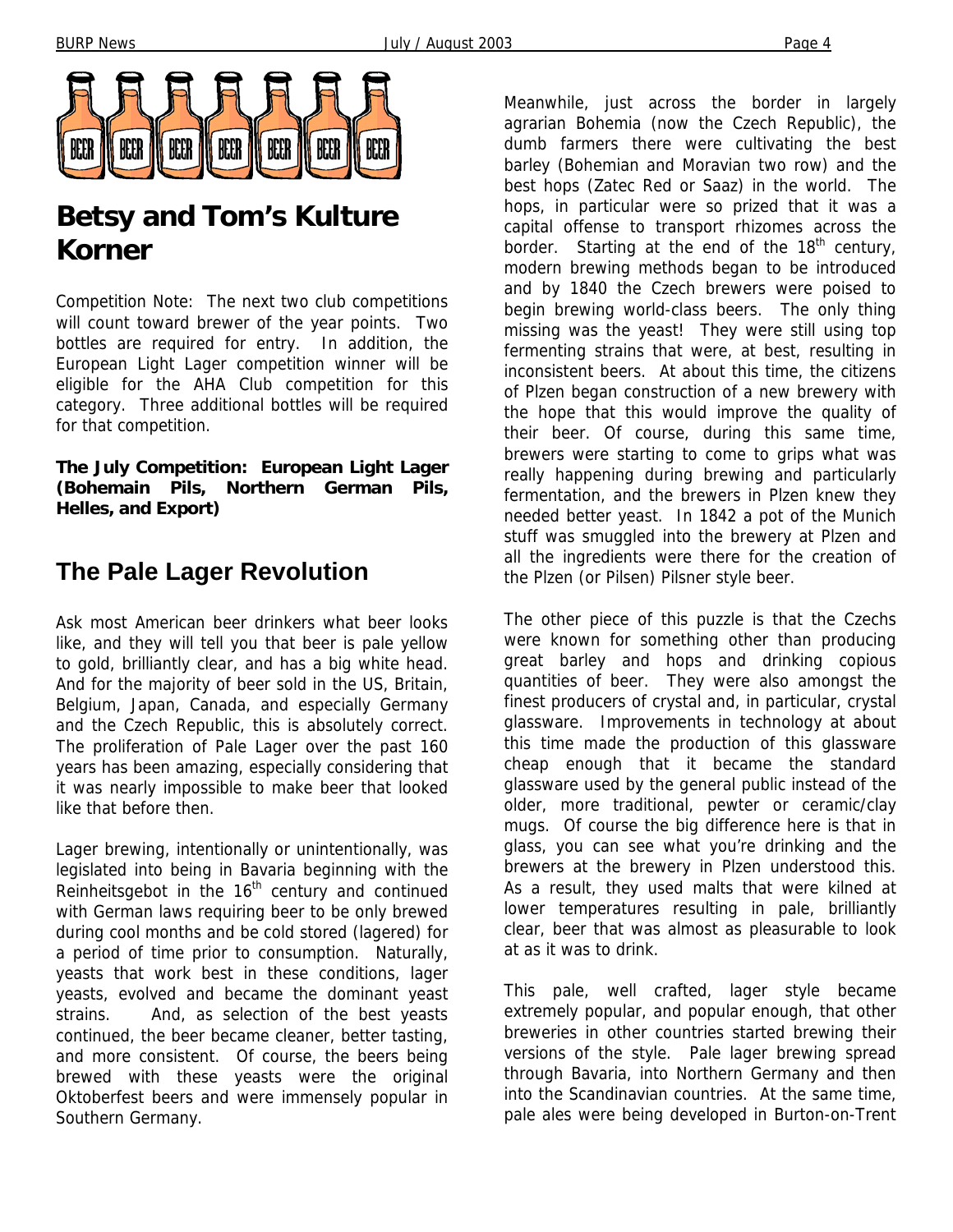in the UK. Of course, immigrants from the European countries were coming to the United States with their desire to make and drink the pale beers they were used to. Prohibition dumbed down the best examples of Classic American Pilsner, resulting in the watery stuff that overpopulates most of our grocery store beer shelves today.

So what is it about the Bohemian Pilsner style that makes it so distinctive? We've already discussed the primary ingredients, excellent quality two row pale malt and Saaz hops. The other ingredient, water is also critical. Bohemian water is incredibly soft, which interacts well with these Saaz hops. The result is beer that can be highly hopped with this spicy hop, but results in a more subdued overall hop character. These are big, malty beers, with a big, but soft hop character. If you're sitting in a Pivonice or Hostenic in Plzen, Budovice, or Prague, you can drink these beers all day.

Of course, Germans didn't have the malt, the hops or the water to brew Pilsner style beer the way the Czechs did. As a result, Northern German Pils is not quite as malty, a bit drier, and the noble hops used come through a bit crisper than the Bohemian version. In Munich, their water is not at all conducive to brewing hoppy beers, so the style there is as malty as the Bohemian Pilsner, but not as highly hopped and is simply called Helles Bier, or Light (colored) Beer. Dortmund is a big industrial city, which is known for their very hard water. Again, hard water does not work well with hoppy beers, so the Dortmunder Export style is malty, but with a crisper, dryer overall texture.

Here's a 10 gallon Helles recipe:

15# Pilsner 2-row malt 1# Munich Light Malt 1# Vienna Malt

1oz. EKG hops 6.6% AA 60 minutes 1 oz. Saaz hops 3.4% AA 45 minutes 1 oz. Saaz hops 3.4 AA 30 minutes

2 tsp. gypsum in mash water White Labs Lager yeast WLP838 or WLP820

OG 1.052

IBUs approx 18-20

Mash grains at 127 to 131 degrees F for 30 minutes (protein rest.) Raise mash temperature to 150 to 155 degrees F for 1 hour , or until conversion. Mashout, then sparge collecting 10 to 11 gallons. Primary fermentation at 55 degrees F 1 -2 weeks, rack to secondary. Lager at 35-38 degrees F 4-6 weeks.

### **The August Competition: Wheat Beer**

Wheat has been a brewing component for as long as beer has been brewed. Beers brewed primarily with wheat have been made for centuries. The first Bock beers were likely wheat based as were the first brown beers made in Bavaria. In the late  $17<sup>th</sup>$  century, Wheat beers became quite popular in the Bavarian royalty because of its "sprizy" character and it's pale color (a foreshadowing of the pale lager revolution, perhaps?) And if royalty was digging it, of course it had to be popular amongst the more common folk. In fact, the demand for Weissbier was so high in Bavaria in the late  $17<sup>th</sup>$ / early  $18<sup>th</sup>$  centuries, that one brewery put an altar in the brewery and hired a priest so services could be held while the brewers brewed!

Of course, as brewing evolved, particularly due to the Reinheitsgebot and the development of lager brewing, the popularity of Weissbier faded. Weiss breweries began to close, and in 1855, Georg Schneider acquired the lease on the "Weisses Brauhaus" in Munich, which he eventually traded off for the sole right to brew Weissbier that he then made public. Schnieder then acquired another brewery in Munich and began brewing the Weissbier his brewery still makes today. Weissbier consumption in Bavaria through the turn of the century remained moderate until it came back into popularity almost worldwide in the late 1980's/early 1990's.

Modern Bavarian Weissbier is distinctive, first due to it's use of between 50% and 75% malted wheat, and second because of it's distinctive banana-ester / clove-phenol character which results from the yeast used. Fermentation temperature is also very important, as is the mashing schedule. Since wheat needs a certain amount of breaking down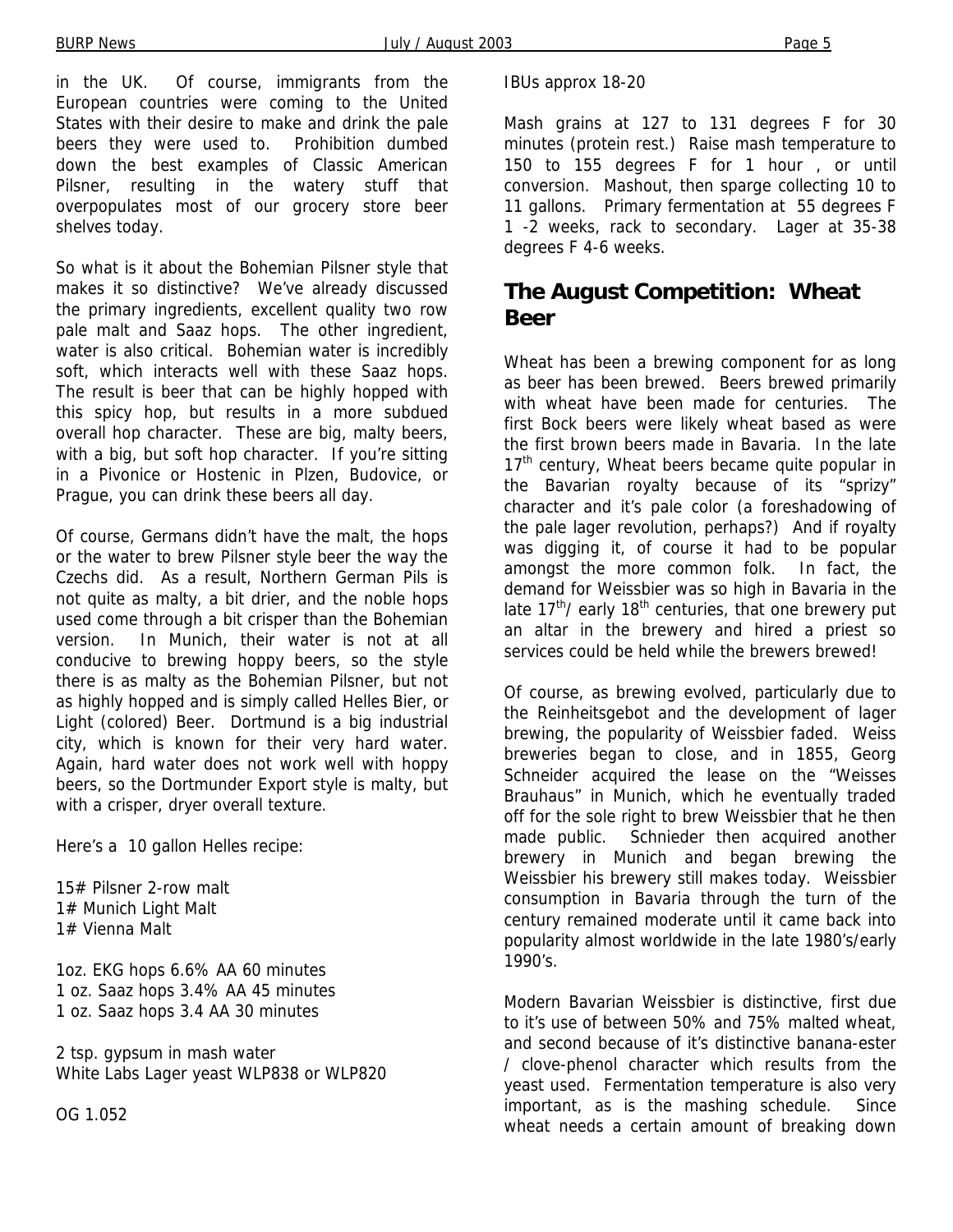due to amounts of protein, a protein rest is usually required before saccharification. During fermentation, cooler temperatures (60-65 deg F) emphasize clove-phenol production while warmer temperatures 68-72 deg F) emphasize bananaester development. Temperatures between these form a balance of phenols and esters. Higher temperatures than 72 degrees can result in unwanted "bubblegum" type flavors.

Here's a Wiezen Recipe:

El Hefe Weizen

10 pounds 2-row Pale Malt 10 pounds Wheat Malt

1/2 ounce Tettnanger Hops - 60 minutes 1/2 ounce Tettnanger Hops - 30 minutes 1/2 ounce Tettnanger Hops - 5 minutes WLP 300 or WLP 380 White Labs German Style Ale Yeast

Mash grains at 153 degrees for 90 minutes. Sparge into boiling vessel and collect 12 gallons of wort. Bring to boil and add hops at 60, 30 and the last 5 minutes. Adjust hopping rates for a target of around 15 total IBUs. Chill immediately to around 70 to 73 degrees, then pitch yeast. Ferment between 65 and 70 degrees for one week, then transfer to a secondary fermenter for an additional week. Prime, bottle and enjoy!

### **Get Ready For BURP Oktoberfest**

September will be our celebration of German Style Beer and Brewing at this years BURP Oktoberfest. We are taking entries in the following German beer styles: Northern German Pils, Munich Helles, Dortmunder Export, Koelsch, Dusseldorf Altiber, Northern German Altbier, Traditional Bock, Heller Bock/Maibock, Doppelbock, Eisebock, Munich Dunkles, Schwartzbier, Bavarian Weizen, Dunkelweizen, Weizenbock, Berliner Weiss, Rauchbier, Steinbier, Braunbier, Keller Pils, and Maerzen/Oktoberfest. The winning beer will win, of course, a ribbon, but also the first annual Gemultlichkeit Beer Stein. The contest is open to team brewers and solo brewers alike, and although we would love to have a keg of your beer, if you

More details to come in the next newsletter, but if you have any questions on this competition, please feel free to ask either of your Ministers of Culture. Prosit!

### **BURP 10 and 20 Years Ago**

Compiled By Bill Ridgely

#### **20 Years Ago, July-August 1983**

There was no BURP meeting held in July, but several newsworthy items appeared in the July "Dear BURPers and Friends" letter from club secretary **Dan McCoubrey**. First was a report on the proposed formation of a Southeastern Homebrewers' Alliance, brainchild of Knoxville, TN homebrewer, shop owner, and beer judge **Ron Downer**. Second was an announcement that BURPer **Bob Klothe** had purchased a case of beer from the New Amsterdam Brewery on a recent visit to New York. This special treat would be served at the next BURP meeting. Finally, **Phil Angerhofer** reported that he had found a good source of parts for 5-gallon soda kegs, just becoming popular at that time for storing and dispensing homebrew.

At the August meeting, BURPer **Bob Wright**, who judged at the AHA National Homebrew Competition in Boulder, CO reported on how the judging was conducted. Heavy emphasis was given to appearance and proper amount of beer in the bottle, and low scores were given for "excessive hoppiness". Secretary **Dan McCoubrey** reported on his participation with **Charlie Papazian** on an hour-long talk show on WCKY in Cincinnati. A tape from the show was placed in the club li-beery (but, unfortunately, it has long since disappeared).

### **10 Years Ago, July-August 1993**

The June 1993 BURP meeting was held at the home of **Bert & Marianne Tagge** and featured a "light colored beer" competition. In those days when beer styles were still being refined, the results showed a fairly wide range of characteristics. A Bavarian Weizen (**Rick Garvin**) placed 1st, Bohemian Pilsner (**Karen Kotchka**)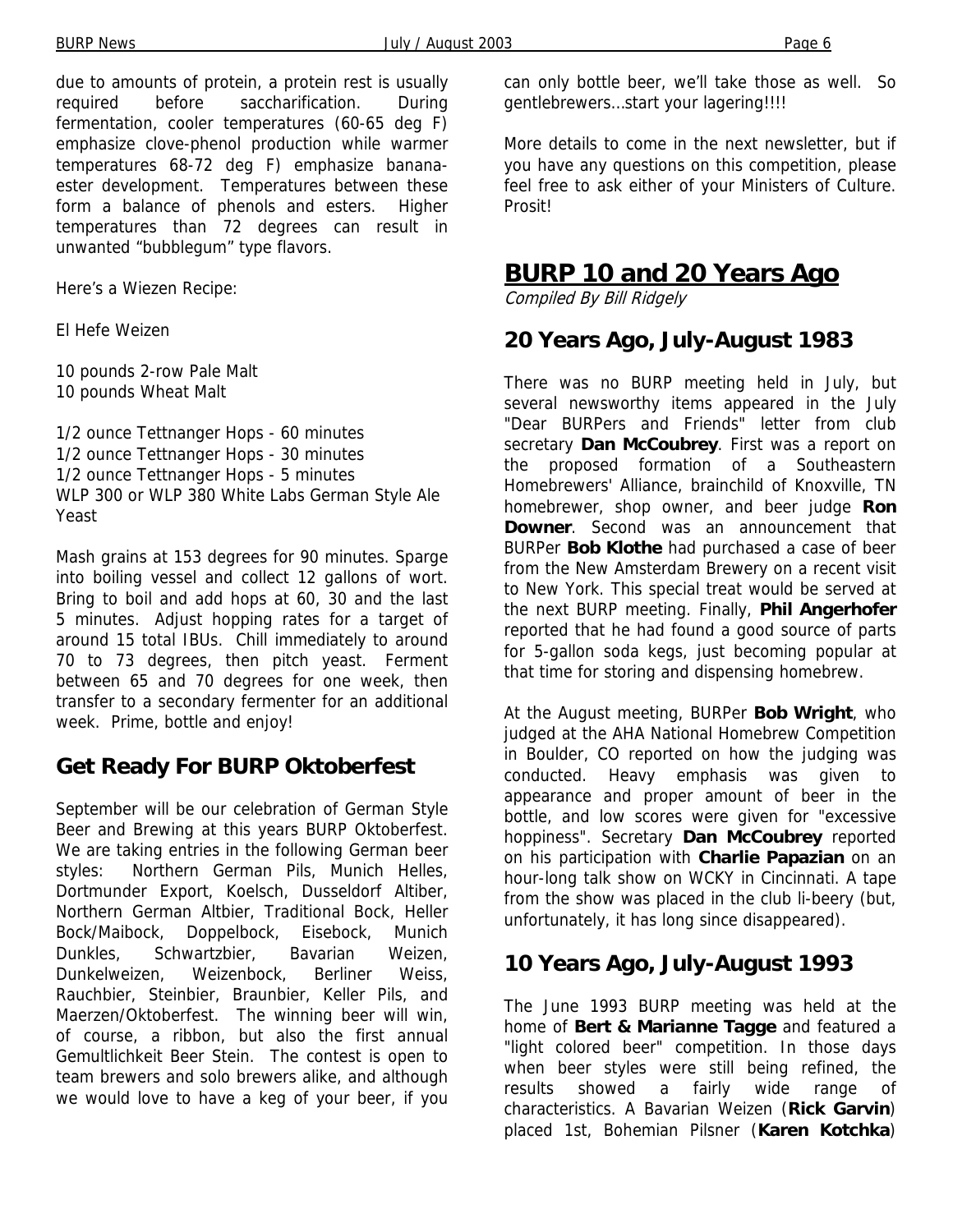2nd, and Belgian Witbier (**Phil Seitz**) 3rd. Fearless Leader **Wendy Aaronson** demonstrated yeast culturing at the meeting, and the raffle featured even more cases of free beer donated by **George Saxon** of Phoenix Imports.

June's newsletter highlighted the many contributions of BURPer **Jim Dorsch**. In addition to his regular Whole BURP Catalog column, Jim reviewed two books (**Greg Noonan's** Scotch Ale and CAMRA's book of essays Called to the Bar), and reported on the May Chili Cookoff. **Ralph Bucca** also completed his 2-part short story Wolfgang – The Nicest Homebrewer. Next time you see Ralph, ask him about Wolfgang's adventures with the lovely Helga and Olga at the Baron von Rolf castle.

In the "what goes around comes around" department, a special inter-club pool party with members of the Cross Street Irregulars was held in June at the home of **Ted & Melissa Mina**. The Minas were members of both clubs as well as owners of the (now defunct) Brewkeg Homebrew Shop in Catonsville.

# **Editors' Corner**

By Sweet Christine Lewis, Minister of Truth

**Articles for the September issue of the BURP News are due by 5:00 P.M. on Monday, September 15th.** As always, all subjects related to brewing, recipes, and travel logs are welcome. Meeting reports are also appreciated.

If any of you have an address or email change, please let either **Bob Kepler** (Minister of Propaganda) or myself know, so that we can update the BURP membership database. I've had a few email addresses bounce back in the last couple of months. I want to make sure you continue getting your newsletter announcements on time.



#### **~ The Kepler Kitchen ~**  By Betsy and Bob Kepler

#### **Lambic Sorbet**

Welcome to another edition of the Kepler Kitchen, where everything tastes better with beer. It seems many people who make their own beer do so because they can control the process, the timing, and the ingredients. The result is usually a better tasting beer than one found in stores, and quite often it's a flavor that can't be found in *any* store. The same is true for homemade breads, soups and pizzas, and is also true for homemade ice cream and sorbet. Now that the weather has warmed up this month we have been fortunate to try some wonderful frozen confections from fellow homebrewers: the **Cannon's** peach ice cream, the **Crowe's** banana nut maple ice cream, **Christine Lewis**' lemongrass mango sorbet, **Kathy Koch's** coffee ice cream, and the **Kepler's** own 10 egg, all cream vanilla bean ice cream with a super fudgey sauce! Yum, yum! Ben and Jerry who?

Yes, they were all tasty, but none of those lovely frozen desserts had any beer in them! So, here is a recipe for Lambic Sorbet that we have made a couple times with great success. For our first attempt we used Lindemans Framboise because we wanted the result to be sweet enough for dessert and not too funky. With little surprise we found it to be too sweet and, of course, it had little of the Lambic character we love so much. Betsy's judicious use of lemon juice and Balsamic vinegar cut back on the sweet edge and added some complexity. The second attempt was with a Liefmans Kriek. The result was a little less sweet and had a bit more of the Lambic character, but still benefited from some added sourness. As with any homemade food or beer, quality ingredients will yield a tastier product. However, we suggest saving that \$20 bottle of Cantillon for pure drinking pleasure!

#### **Lambic Sorbet**

750 ml bottle of fruit lambic or other fruit beer 1 ½ cups sugar 3 cups water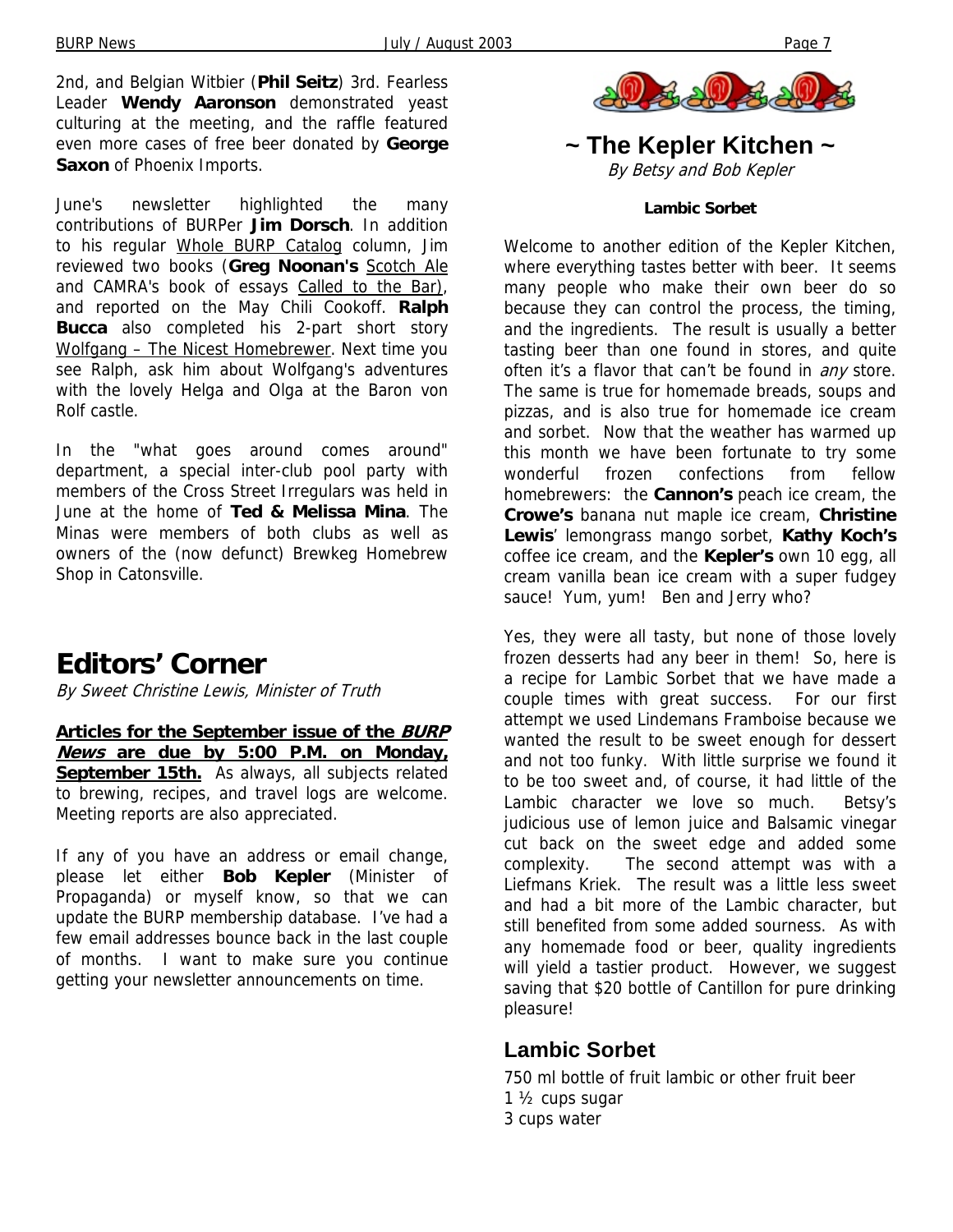Juice from ½ to 1 whole lemon, or to taste Up to 1 Tbsp Balsamic vinegar, or to taste

Combine the sugar and water in a saucepan. Cook on medium heat, stirring often to dissolve the sugar. Once the sugar has dissolved, bring to a simmer for just a few minutes. Cool the syrup at room temperature for a bit and then stir in the Lambic. Taste and add lemon juice and/or Balsamic vinegar as desired to balance the sweetness. Transfer the syrup to a shallow metal bowl or baking dish (this allows the heat to dissipate faster.) Cover loosely and set it aside to cool to room temperature. Refrigerate until chilled, at least 2 hours. At this point you can freeze the sorbet using an ice cream maker following the manufacturer's instructions. Alternatively, you can freeze the sorbet in your freezer. Be sure it is in a shallow pan or baking dish. Freeze 4 to 5 hours, checking the consistency and whisking once every hour until smooth. At this point the sorbet will be somewhat grainy, more like a *granité* [grah-nee-TAY, grah-nee-TAH]. If you prefer, use a blender to break up the ice crystals. Store in the freezer in a glass bowl. Cheers and Hoppy Cooking!

## **? ? ? ? ? ? ? ?**

## **Answer to June RYDler:**

If, as reported by the esteemed Association of Brewers, (NO error factor known) at the 25th annual American Homebrewers Association (AHA) national conference in Chicago, 19-21 June 2003, (NO estimates on the effect of climate, weather, timing, conditions or location) 238 five gallon kegs of home-brewed beer (NO estimate of the number of other vessels containing brew) were consumed over three days (NO estimate of spillage, spoilage, evaporation & smuggled) by a crowd of more than 750 (off & on, i.e.: some NOT present all three days; some judged before and drank later). Conference attendance was more than triple the number from the previous year.

A: 1.6 gallons in less than three days.

1,200 gallons of homebrew (give or take) divided by (give or take) 750. (So, you are still short the recommended eight glasses of liquid a day!)

## **? ? ? ? ? ? ? ?**



### **Notes from the Minister of Prosperity** By Kathy Koch

SOFB final numbers are in. The total income from registration fees was \$1308.00. The total expenses amounted to \$1408.81. Not bad for an event that exemplifies what BURP is all about! The raffle from the May meeting was a rainout. The prizes will appear in future months. The raffle from the June meeting brought in \$137.00. There are lots of prizes coming for July. Dues since the last report \$345.00. If anyone has bills that haven't been paid yet, just let me know.

#### **BURP OFFICERS Office Officer Phone/E-mail**

| Fearless            | <b>Rick Garvin</b>     | (703) 629-4671         |
|---------------------|------------------------|------------------------|
| Leader              |                        | rgarvin@garvin.us      |
| Minister of         | Wendy                  | $(301) 762 - 6523$     |
| Enlightenment       | Aaronson               | aaronson@burp.org      |
| <b>Co-Ministers</b> | Tom Cannon             | (703) 204-2256         |
| of Culture          | Betsy Kepler           | cannontr@navsea.navy.  |
|                     |                        | mil                    |
|                     |                        | (703) 218-3776         |
|                     |                        | bkepler@congressionalf |
|                     |                        | cu.org                 |
| Minister of         | <b>Christine Lewis</b> | (301) 412-7317         |
| Truth               |                        | christinel@msn.com     |
| Minister of         | <b>Bob Kepler</b>      | (703) 218-3776         |
| Propaganda          |                        | kepler@burp.org        |
| Minister of         | Kathy Koch             | (703) 256-4285         |
| Prosperity          |                        | kdkoch@erols.com       |
| Minister of the     | Jamie Langlie          | (301) 933-3081         |
| Web                 | Paul Langlie           | langlie@burp.org       |
| Libeerian           | Pat Crowe              | (703) 425-8931         |
|                     | Janet Crowe            | crowepj@navsea.navy.   |
|                     |                        | mil                    |
|                     |                        | icrowe@email.usps.gov  |